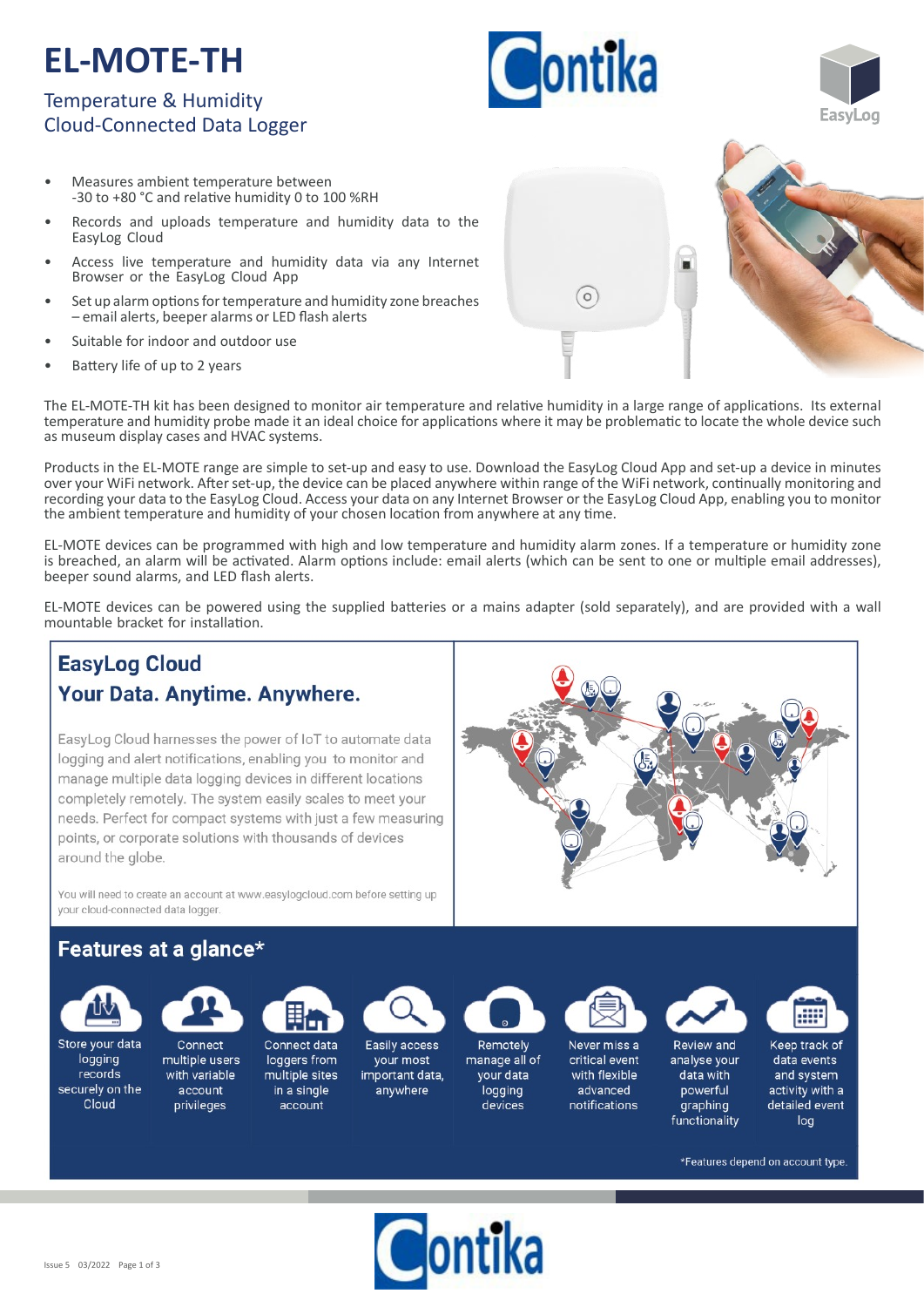# **EL-MOTE-TH**

## Temperature & Humidity



**211-140401**

### Cloud-Connected Data Logger

| Logger Specification                                         | Minimum            | Typical  | Maximum  | Unit                  |  |
|--------------------------------------------------------------|--------------------|----------|----------|-----------------------|--|
| <b>Battery Life</b>                                          |                    | $2*$     |          | years                 |  |
| <b>Battery Type</b>                                          | 4 x 1.5V AA cells  |          |          |                       |  |
| <b>Operating Temperature (Powered by Batteries Supplied)</b> | $-18$              |          | $+55$    | $\mathcal{L}^{\circ}$ |  |
| <b>Operating Temperature (Mains Adapter Powered)</b>         | $-20$              |          | $+60$    | $\circ$               |  |
| Logging Period (User Configurable)                           | 10 sec             | $10$ min | 12 hrs   |                       |  |
| <b>Transmission Period (User Configurable)</b>               | 1 min              | 1 hour   | 24 hours |                       |  |
| <b>Dimensions</b>                                            | 93 x 93 x 32<br>mm |          |          |                       |  |
| <b>IP Rating</b>                                             | 67                 |          |          |                       |  |

| Probe Specification                       | Minimum                 | <b>Typical</b>        | Maximum                | Unit          |
|-------------------------------------------|-------------------------|-----------------------|------------------------|---------------|
| <b>Temperature Range</b>                  | $-30$ to $+80$          |                       |                        | °C            |
| <b>Temperature Resolution</b>             | 0.1                     |                       |                        | $\mathcal{C}$ |
| <b>Temperature Accuracy</b>               |                         | $\pm 0.3$ (+5 to +60) | $\pm 0.8$ (-20 to +60) | °C (range)    |
| <b>Humidity Range</b>                     | 0 to 100                |                       |                        | %RH           |
| <b>Humidity Resolution</b>                |                         |                       |                        | %RH           |
| Humidity Accuracy (@25°C)                 |                         | $±2**$ (20 to 80)     | $±5**$ (0 to 100)      | %RH           |
| <b>Probe Dimensions (Without Bracket)</b> | $37 \times 12 \times 8$ |                       |                        | mm            |
| <b>Cable Length</b>                       | 2000                    |                       |                        | mm            |

The sensor is IEEE 802.11bgn (2.4GHz) compliant, supports WEP, WPA/WPA2 encryption and enterprise networks (PEAP, TTLS, FAST).

UK<br>CA

\* Battery life is dependent on: transmission period, WiFi encryption method, WiFi encryption key rotation frequency (determined by the router/access point), signal strength between router/access point and WiFi device, presence, volume and type of WiFi traffic from other devices, sample rate and operating temperature. Logging period and transmission period can be configured in Settings via the EasyLog Cloud App.

WHAT EXTRA ACCESSORIES ARE AVAILABLE?

**FC** 

\*\*Please refer to the charts in this datasheet for more detailed accuracy specifications.

#### WHAT'S IN THE BOX?

| *********************       |                                            |                             |                                            |  |  |
|-----------------------------|--------------------------------------------|-----------------------------|--------------------------------------------|--|--|
| I PART NUMBER               | <b>DESCRIPTION</b>                         | <b>PART NUMBER</b>          | <b>DESCRIPTION</b>                         |  |  |
| <b>EL-MOTE WALL BRACKET</b> | Wall Mounting Bracket for EL-MOTE Device   | <b>EL-MOTE-PSU</b>          | Mains Power Adapter                        |  |  |
| <b>BATTERIES</b>            | $1.5V$ AA $\times$ 4                       | EL-SP-TH                    | Temperature and Humidity Probe on 2m Cable |  |  |
| EL-SP-TH                    | Temperature and Humidity Probe on 2m Cable | <b>EL-MOTE WALL BRACKET</b> | Wall Mounting Bracket for EL-MOTE Device   |  |  |

Specifications liable to change without prior warning

 $\epsilon$ 



#### CALIBRATION CERTIFICATES NOW AVAILABLE

EasyLog offers a Traceable Calibration Certificate Service on Temperature and Humidity Data Loggers using reference equipment which has been calibrated by a UKAS/NIST/HKAS or CNAS accredited laboratory and using apparatus traceable to national or international standards.